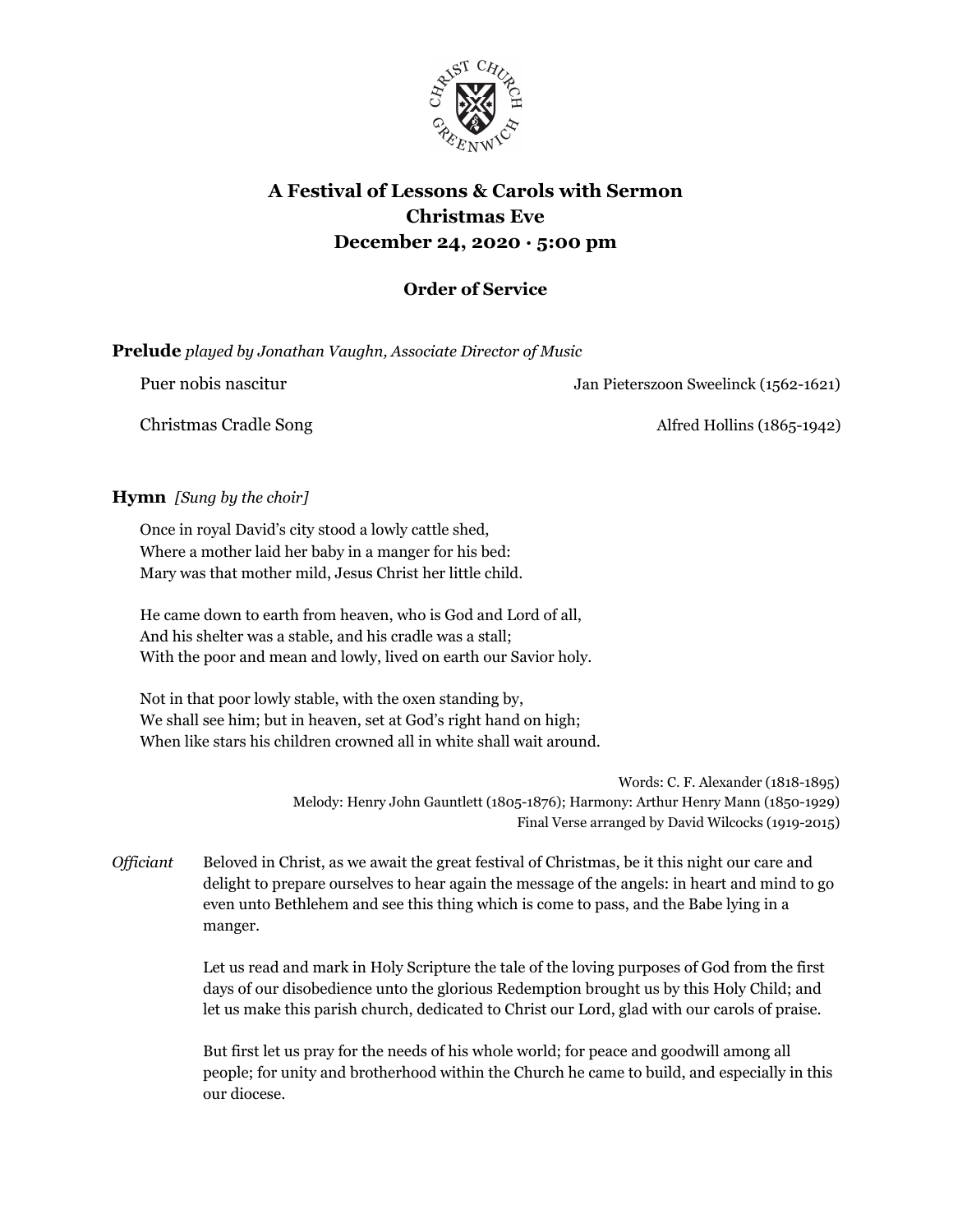

And because this would rejoice his heart, let us at this time remember in his name the poor and the helpless, the cold, the hungry and the oppressed; the sick and them that mourn; the lonely and the unloved; the aged and the little children; all who know not the Lord Jesus, or who love him not, or who by sin have grieved his heart of love.

Lastly let us remember before God all those who rejoice with us, but upon another shore and in a greater light, that multitude which no man can number, whose hope was in the Word made flesh, and with whom, in the Lord Jesus, we are one for evermore.

These prayers and praises let us humbly offer up to the throne of heaven, in the words which Christ himself hath taught us:

*All* **Our Father, who art in heaven, hallowed be thy Name, thy kingdom come, thy will be done, on earth as it is in heaven. Give us this day our daily bread. And forgive us our trespasses, as we forgive those who trespass against us. And lead us not into temptation, but deliver us from evil. For thine is the kingdom, and the power, and the glory, for ever and ever. Amen.**

#### **First Lesson** *[Read by Ethan Cooper, Chorister]* Genesis 3

God announces in the Garden of Eden that the seed of woman shall bruise the serpent's head.

And they heard the voice of the Lord God walking in the garden in the cool of the day: and Adam and his wife hid themselves from the presence of the Lord God amongst the trees of the garden. And the Lord God called unto Adam, and said unto him, Where art thou? And he said, I heard thy voice in the garden, and I was afraid, because I was naked; and I hid myself. And he said, Who told thee that thou wast naked? Hast thou eaten of the tree, whereof I commanded thee that thou shouldest not eat? And the man said, The woman whom thou gavest to be with me, she gave me of the tree, and I did eat. And the Lord God said unto the woman, What is this that thou hast done? And the woman said, The serpent beguiled me, and I did eat. And the Lord God said unto the serpent, Because thou hast done this, thou art cursed above all cattle, and above every beast of the field; upon thy belly shalt thou go, and dust shalt thou eat all the days of thy life: and I will put enmity between thee and the woman, and between thy seed and her seed; it shall bruise thy head, and thou shalt bruise his heel.

Thanks be to God.

#### **Carol** *[Sung by the choir]*

Ding dong! merrily on high In heav'n the bells are ringing: Ding dong! verily the sky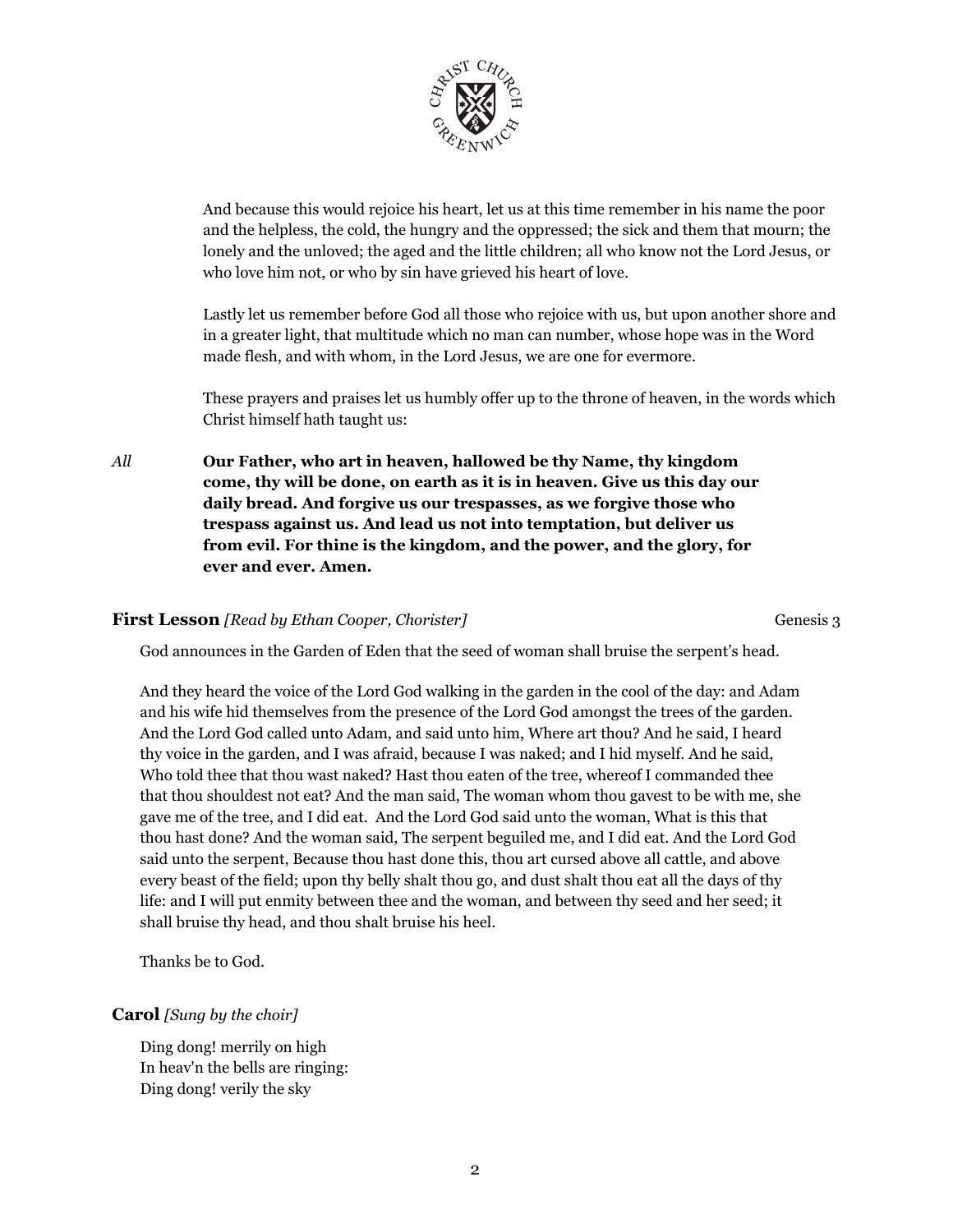

Is riv'n with angel singing. *Gloria, Hosanna in excelsis!*

E'en so here below, below, Let steeple bells be swungen, And *io, io, io,* By priest and people sungen. *Gloria, Hosanna in excelsis!*

Pray you, dutifully prime Your matin chime, ye ringers; May you beautifully rhyme Your eve'time song, ye singers. *Gloria Hosanna in excelsis!*

> Words: George Ratcliffe Woodward (1848-1934) Music: Sixteenth Century French tune harmonized by Charles Wood (1866-1926)

#### **Second Lesson** *[Read by Jamie Hesser, Youth Vestry Representative]* Isaiah 9

Christ's birth and kingdom are foretold by Isaiah

The people that walked in darkness have seen a great light: they that dwell in the land of the shadow of death, upon them hath the light shined. For unto us a child is born, unto us a son is given: and the government shall be upon his shoulder: and his name shall be called Wonderful, Counselor, The mighty God, The everlasting Father, The Prince of Peace. Of the increase of his government and peace there shall be no end, upon the throne of David, and upon his kingdom, to order it, and to establish it with judgment and with justice from henceforth even for ever. The zeal of the Lord of hosts will perform this.

Thanks be to God.

#### **Hymn** *[Sung by the choir]*

God Rest you merry, gentlemen, Let nothing you dismay, For Jesus Christ our Savior Was born upon this day, To save us all from Satan's power When we were gone astray: *O tidings of comfort and joy.*

Now to the Lord sing praises,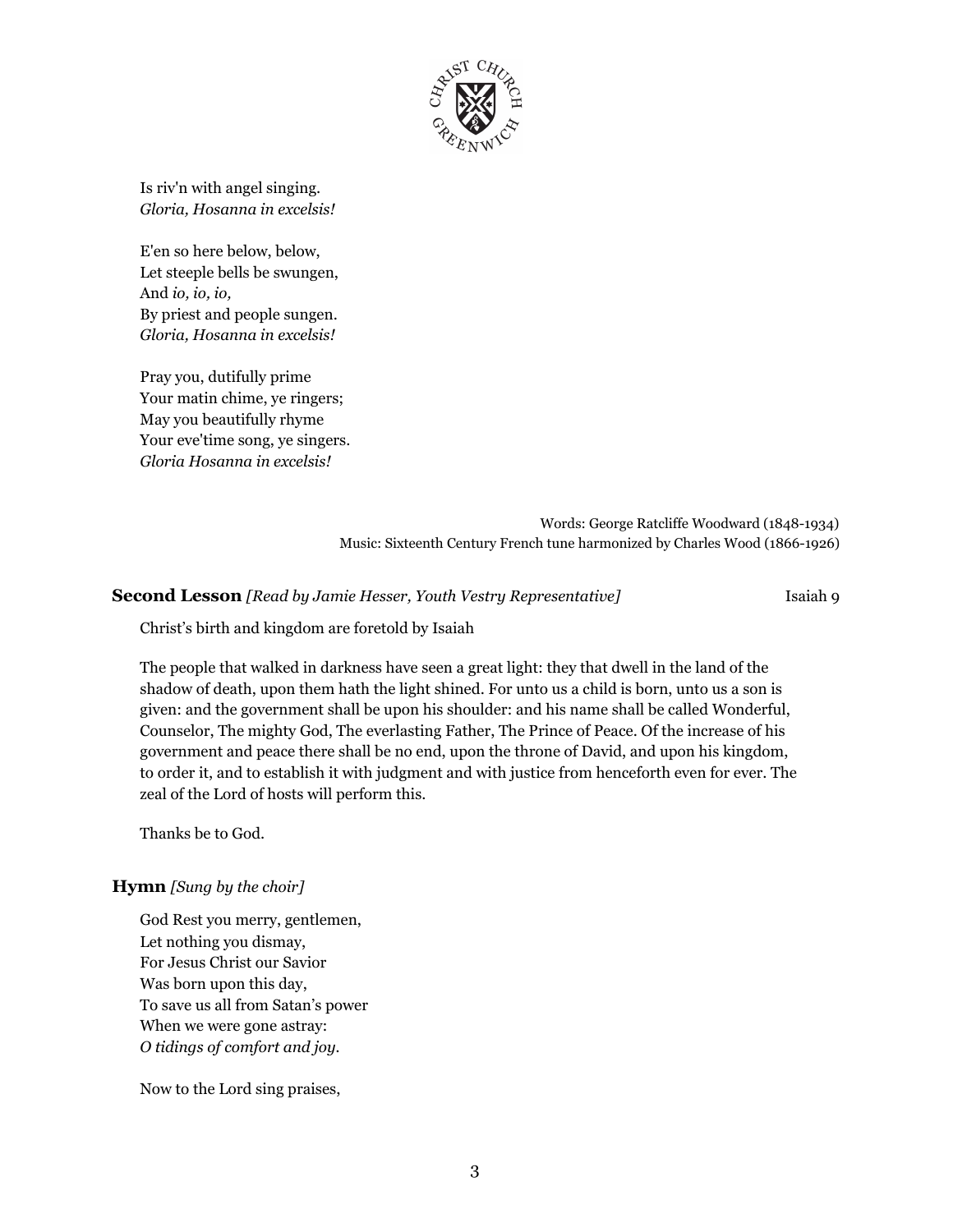

All you within this place, And with true love and brotherhood Each other now embrace; This holy tide of Christmas All others doth deface: *O tidings of comfort and joy.*

English Traditional Carol, arranged by David Willcocks

### **Third Lesson** *[Read by Rob Morris, former Choir Parent]* Luke 1

The angel Gabriel salutes the Blessed Virgin Mary

And in the sixth month the angel Gabriel was sent from God unto a city of Galilee, named Nazareth, to a virgin espoused to a man whose name was Joseph, of the house of David; and the virgin's name was Mary. And the angel came in unto her, and said, Hail, thou that art highly favored, the Lord is with thee: blessed art thou among women. And when she saw him, she was troubled at his saying, and cast in her mind what manner of salutation this should be. And the angel said unto her, Fear not, Mary: for thou hast found favor with God. And, behold, thou shalt conceive in thy womb, and bring forth a son, and shalt call his name Jesus. He shall be great, and shall be called the Son of the Highest: and the Lord God shall give unto him the throne of his father David: and he shall reign over the house of Jacob for ever; and of his kingdom there shall be no end. Then said Mary unto the angel, How shall this be, seeing I know not a man? And the angel answered and said unto her, The Holy Ghost shall come upon thee, and the power of the Highest shall overshadow thee: therefore also that holy thing which shall be born of thee shall be called the Son of God. And Mary said, Behold the handmaid of the Lord; be it unto me according to thy word. And the angel departed from her.

Thanks be to God.

#### **Carol** *[Sung by the choir]*

The angel Gabriel from heaven came, His wings as drifted snow, his eyes as flame; "All hail," said he, "thou lowly maiden Mary, Most highly favored lady," *Gloria!*

"For known a blessed Mother thou shalt be, All generations laud and honor thee, Thy Son shall be Emmanuel, by seers foretold, Most highly favored lady," *Gloria!*

Then gentle Mary meekly bowed her head, "To me be as it pleaseth God," she said, "My soul shall laud and magnify his holy Name."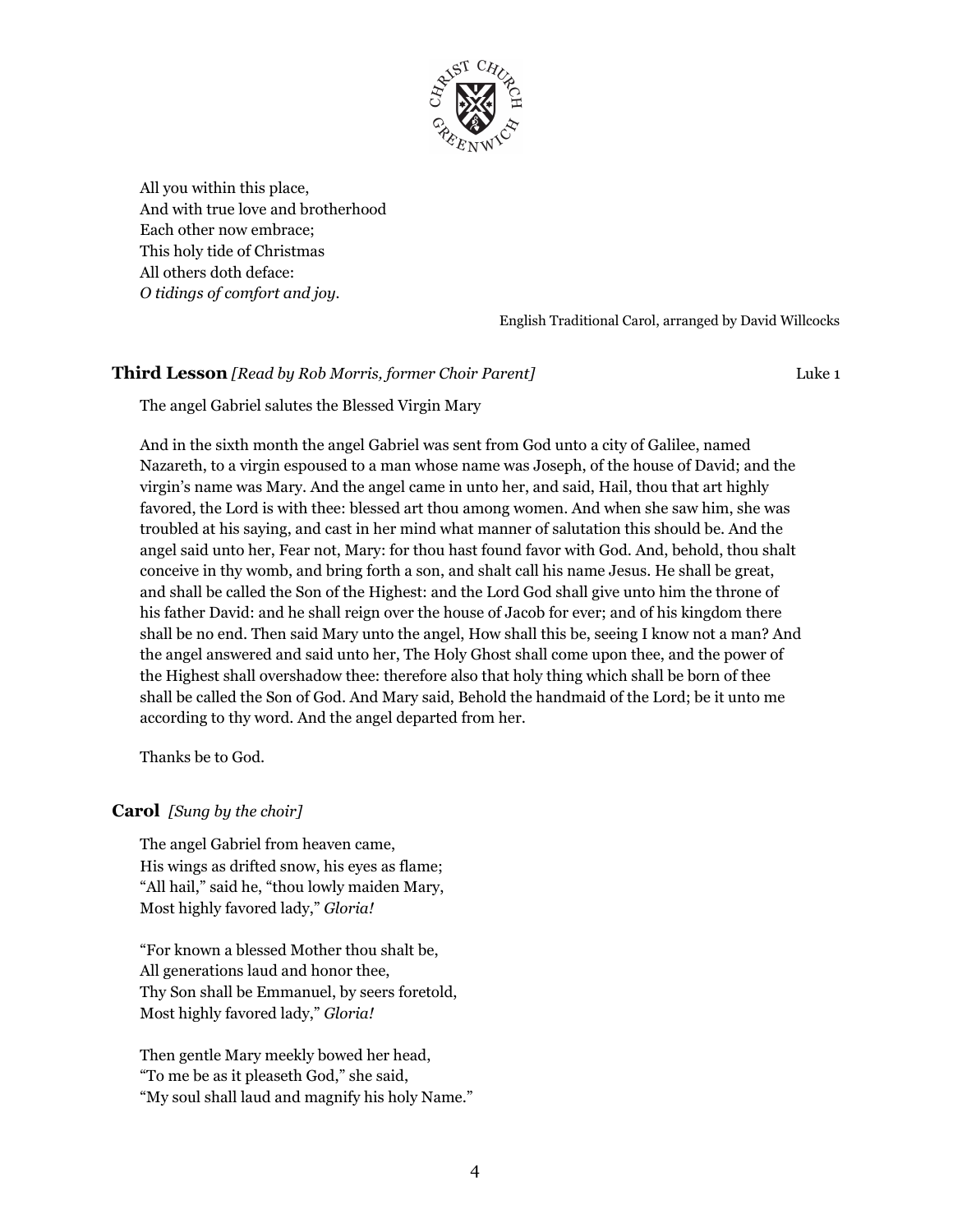

Most highly favored lady, *Gloria!*

Of her, Emmanuel, the Christ, was born In Bethlehem, all on a Christmas morn, And Christian folk throughout the world will ever say "Most highly favored lady," *Gloria!*

> Words: Sabine Baring-Gould (1834-1924) Music: *Basque Carol*; Arranged by David Willcocks

### **Fourth Lesson** *[Read by Lawrence DeVan]* Matthew 1

St Matthew tells of the birth of Jesus

Now the birth of Jesus Christ was on this wise: When as his mother Mary was espoused to Joseph, before they came together, she was found with child of the Holy Ghost. Then Joseph her husband, being a just man, and not willing to make her a publick example, was minded to put her away privily. But while he thought on these things, behold, the angel of the Lordappeared unto him in a dream, saying, Joseph, thou son of David, fear not to take unto thee Mary thy wife: for that which is conceived in her is of the Holy Ghost. And she shall bring forth a son, and thou shalt call his name JESUS: for he shall save his people from their sins. Now all this was done, that it might be fulfilled which was spoken of the Lord by the prophet, saying, Behold, a virgin shall be with child, and shall bring forth a son, and they shall call his name Emmanuel, which being interpreted is, God with us.

Thanks be to God.

#### **Carol** *[Sung by the choir]*

Torches, torches, run with torches All the way to Bethlehem! Christ is born and now lies sleeping; Come and sing your song to Him!

Ah, Roro, Roro, my baby, Ah, Roro, my love, Roro; Sleep you well, my heart's own darling, While we sing you our Roro.

Sing, my friends, and make you merry, Joy and mirth and joy again; Lo, He lives, the King of heaven, Now and evermore. Amen.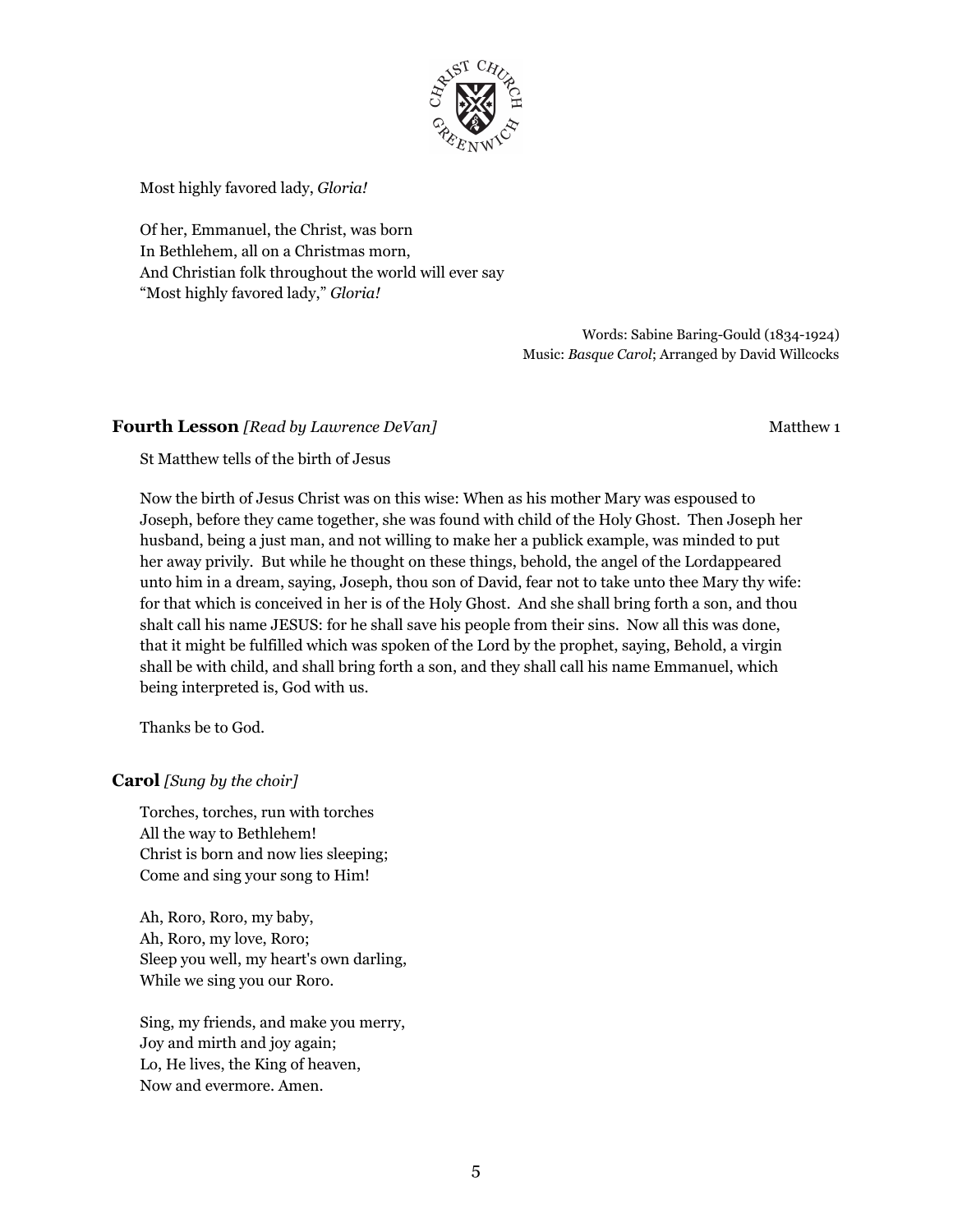

Words: John Brande Trend (1887-1958) Music: John Joubert (1927-2019)

#### **Fifth Lesson** *[Read by the Rev. Shancia Jarrett, Curate]* Luke 2

The Shepherds go to the manger

AND there were in the same country shepherds abiding in the field, keeping watch over their flock by night. And, lo, the angel of the Lord came upon them, and the glory of the Lord shone round about them: and they were sore afraid. And the angel said unto them, Fear not: for, behold, I bring you good tidings of great joy, which shall be to all people. For unto you is born this day in the city of David a Savior, which is Christ the Lord. And this shall be a sign unto you; Ye shall find the babe wrapped in swaddling clothes, lying in a manger. And suddenly there was with the angel a multitude of the heavenly host praising God, and saying, Glory to God in the highest, and on earth peace, good will toward men. And it came to pass, as the angels were gone away from them into heaven, the shepherds said one to another, Let us now go even unto Bethlehem, and see this thing which is come to pass, which the Lord hath made known unto us. And they came with haste, and found Mary, and Joseph, and the babe lying in a manger.

Thanks be to God.

# **Hymn** *[Sung by the choir]*

While Shepherds watched their flocks by night, all seated on the ground, The angel of the Lord came down, and glory shone around.

'Fear not,' said he (for mighty dread had seized their troubled mind); 'Glad tidings of great joy I bring to you and all mankind.'

'To you in David's town this day is born of David's line A Savior, who is Christ the Lord, and this shall be the sign:'

The heavenly Babe you there shall find to human view displayed, All meanly wrapped in swathing bands, and in a manger laid.'

Thus spake the Seraph; and forthwith appeared a shining throng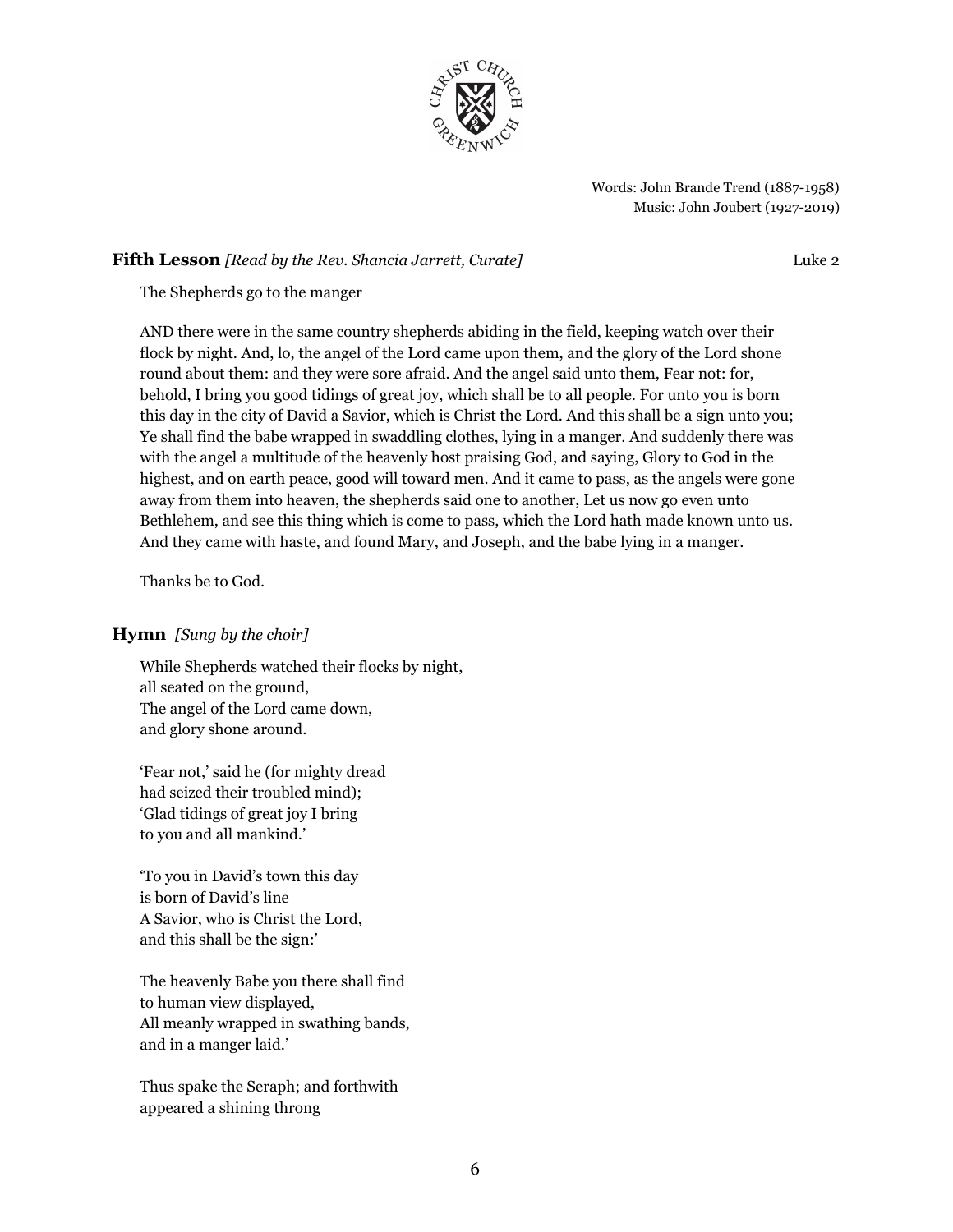

Of angels praising God, who thus addressed their joyful song:

'All glory be to God on high, and to the earth be peace; Goodwill henceforth from heaven to men begin and never cease.'

> Words: Nahum Tate (1652-1715) Melody: Este's Psalter, 1592

**Sixth Lesson** *[Read by the Rev. Dr. Cheryl McFadden, Senior Associate Rector]* John 1

St John unfolds the great mystery of the Incarnation

IN the beginning was the Word, and the Word was with God, and the Word was God. The same was in the beginning with God. All things were made by him; and without him was not any thing made that was made. In him was life; and the life was the light of men. And the light shineth in darkness; and the darkness comprehended it not. There was a man sent from God, whose name was John. The same came for a witness, to bear witness of the light, that all men through him might believe. He was not that light, but was sent to bear witness of that light. That was the true light, which lighteth every man that cometh into the world. He was in the world, and the world was made by him, and the world knew him not. He came unto his own, and his own received him not. But as many as received him, to them gave he power to become the sons of God, even to them that believe on his name: who were born, not of blood, nor of the will of the flesh, nor of the will of man, but of God. And the Word was made flesh, and dwelt among us, and we beheld his glory, the glory as of the only-begotten of the Father, full of grace and truth.

Thanks be to God.

# **Greeting & Notices**

ANNOUNCEMENTS: Sign up for Email and stay connected with all that we have to offer: [christchurchgreenwich.org/e-news](https://christchurchgreenwich.org/e-news/)

To support the ministry and witness of Christ Church, visit [bit.ly/givetochristchurch.](http://bit.ly/givetochristchurch)

*Let us with gladness present the alms and oblations of our life and labor to the Lord.*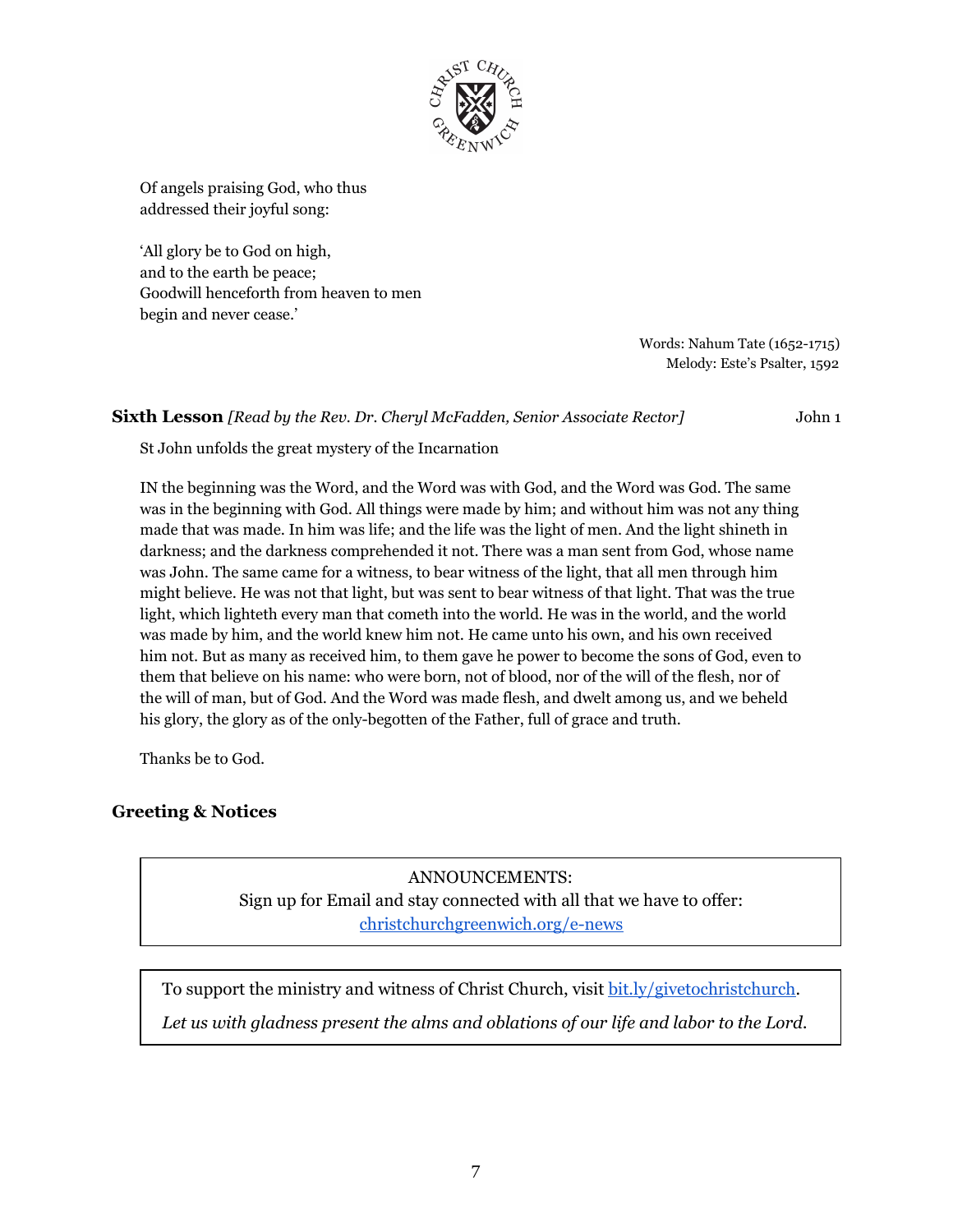

**Sermon** *The Rev. Marek Zabriskie, Rector*

# **The Collect for Christmas Eve**

| <i><b>Officiant</b></i> | The Lord be with you. |
|-------------------------|-----------------------|
| People                  | And with thy spirit.  |
| Priest                  | Let us pray.          |

O God, who makest us glad with the yearly remembrance of the birth of thy only son, Jesus Christ: Grant that as we joyfully receive him for our redeemer, so we may with sure confidence behold him, when he shall come to be our judge; who liveth and reigneth with thee and the Holy Ghost, one God, world without end. **Amen**.

# **Hymn** *[Sung by the choir]*

O Come, all ye faithful, Joyful and triumphant, O come ye, O come ye to Bethlehem; Born the King of Angels: *O come, let us adore him, Christ the Lord.*

Sing, choirs of angels, Sing in exultation, Sing, all ye citizens of heaven above; 'Glory to God In the highest'. *O come, let us adore him, Christ the Lord.*

> Words: 18th Century Latin; Translated by F. Oakeley and others Tune: *Adeste Fideles*; Harmony: The English Hymnal Arranged by David Willcocks

# **Blessing** *[said by Of iciant]*

May Christ, who by his Incarnation gathered into one things earthly and heavenly, grant you the fullness of inward peace and goodwill, and make you partakers of the divine nature; and the blessing of God Almighty, the Father, the Son and the Holy Spirit, be upon you and remain with you always. **Amen**.

#### **Voluntary**

In dulci jubilo (BWV 729) J.S. Bach (1685-1750)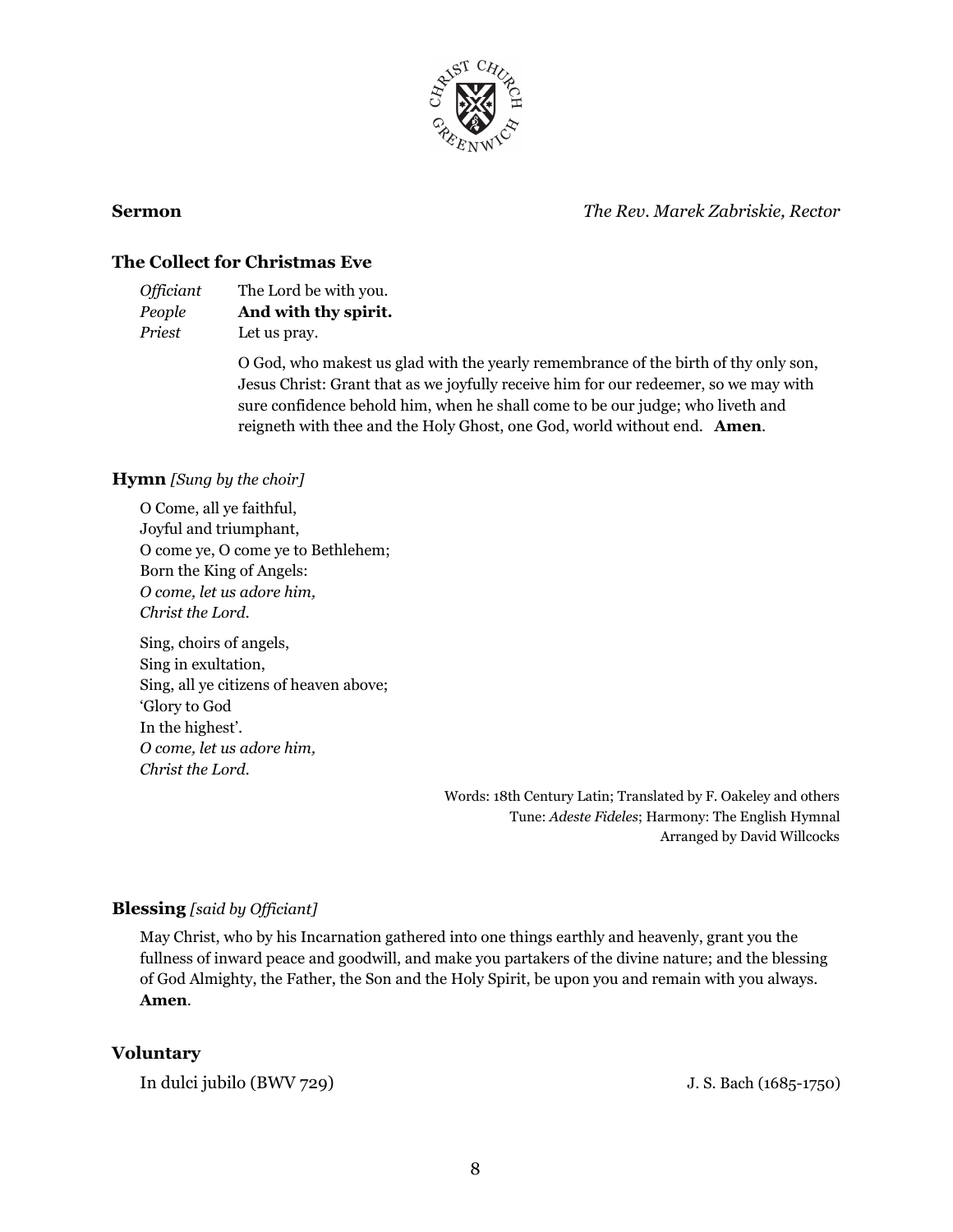

*When exiting the sanctuary, please use the transept (side) doors and shown in the map below:*



EAST PUTNAM AVENUE

If you have been moved by the witness of Christ Church and would like to know more about joining this parish, please visit [christchurchgreenwich.org/membership/.](https://christchurchgreenwich.org/membership/)

# **Serving Today**

| Officiant & Preacher        | The Rev. Marek Zabriskie     |  |  |
|-----------------------------|------------------------------|--|--|
| <b>Assisting Clergy</b>     | The Rev. Dr. Cheryl McFadden |  |  |
|                             | The Rev. Abby VanderBrug     |  |  |
|                             | The Rev. Shancia Jarrett     |  |  |
|                             | The Rev. Terry Elsberry      |  |  |
| Acolyte                     | Matthew Sullivan             |  |  |
| Choir                       | Choir of Men & Boys          |  |  |
| Director of Music           | Jamie Hitel                  |  |  |
| Associate Director of Music | Jonathan Vaughn              |  |  |
| Altar Guild                 | Pam Kelly                    |  |  |
| Head Usher                  | David Michonski              |  |  |
| <i>Ushers</i>               | Linda Michonski              |  |  |
|                             | Susan Ness                   |  |  |
|                             | Anne Drake                   |  |  |
|                             | Ann & Lawrence DeVan         |  |  |
| Verger                      | Tim Carpenter                |  |  |
|                             |                              |  |  |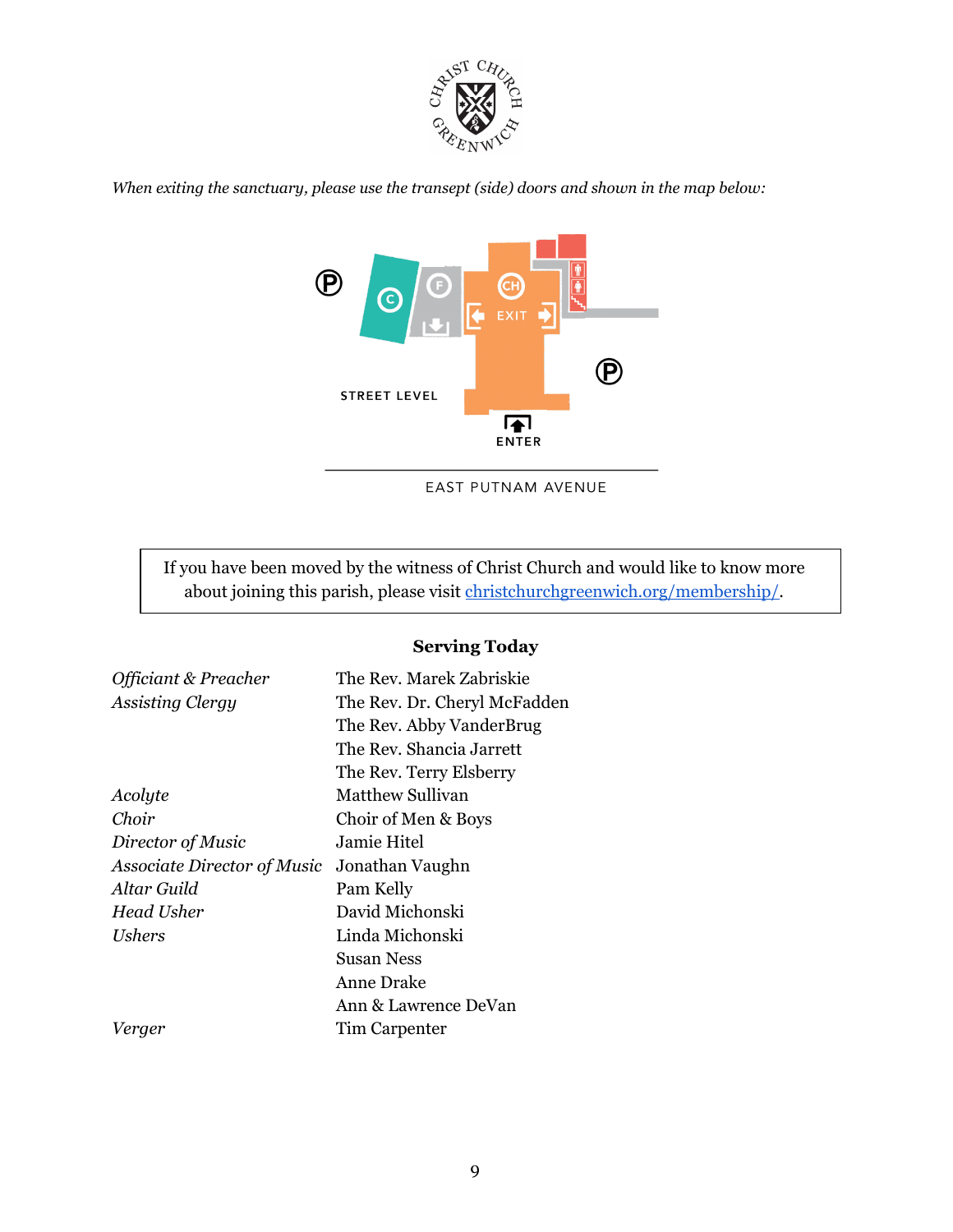

# **The Christmas decorations are given to the glory of God:**

*by Dr. & Mrs. Darrick E. Antell, in loving memory of Dr. & Mrs. E. James Antell and Dr. Stanley Sobottka;*

*by Peter, Beth, Emma, and Steele Barhydt, in loving memory of Robert & Muriel and Ceia Webb, Judge Robert & Grace Williamson, and Dirck Barhydt;*

*In loving memory of Anne Savage Barnum, by her family;*

*by Lucy & John Barrett, in loving memory of the families of Frances & Otey McClellan and Nancy & C. Redington Barrett;*

*by Jytte B. Maydole, in loving memory of her sons, Robert Beauregard and John Beauregard;*

*by Gail Stoddart, in loving memory of her mother, Nan C. Birdsey;*

*in loving memory of John Broderick, by his wife, Judy Broderick;*

*in loving memory of Vernon Howland Brown, veteran of WWII, 14th Armored Division, by Annette Brown and family;*

*by Mr. & Mrs. Lawrence S. DeVan and family, in loving memory of Dr. & Mrs. W. Todd DeVan and Mr. & Mrs. David S. LeVan;*

*by Sherry & George Dey, in memory of loved ones;*

*by the Edwards family, in loving memory of Charles & Lisa Edwards, Carlos & Winston Edwards, Agnes Kay, Bill Bowen, "Betty" Bowen, Mel & Peg Larson, Mel Larson, Jr., Aveneth D'Aquila, Robin*

*Meadows, Robert Fahey and Francis Ambrogio;*

*by Daphne Finney, in memory of loved ones;*

*by Mandy Fry, in loving memory of her parents, Jack & Betty Cluett, and her brother, Ernest H. Cluett II;*

*in loving memory of James & Barrington Fuchs, by their family.*

*in loving memory of Lucy Hawley, by her sisters, Susan Hawley Kelly, Robin Hawley Wood and Courtney Hawley Newell;*

*by the Hotchkiss family, in loving memory of Joseph W. Hotchkiss, Eugenia W. Hotchkiss and Noah W. Hotchkiss;*

*by Deborah Huf ard, in loving memory of her husband, Phillip Huf ard, her son, Wick Huf ard, and her parents, Martha & Frank Battin;*

*by the William Hughes family, in memory of Ryland E.D. Chase and Helen Schley Hughes;*

*by Michael Kovner & Jean Doyen de Montaillou, in loving memory of Kathleen Dorothea Lane Kovner and Kathleen "Kay" Barbara Kovner;*

*in loving memory of Gloria Lange, by her daughter, Caryn Cluett Gregg and family;*

*in loving memory of Gloria Noel Lange, by her son, David Cluett, and her granddaughter, Skylar Cluett;*